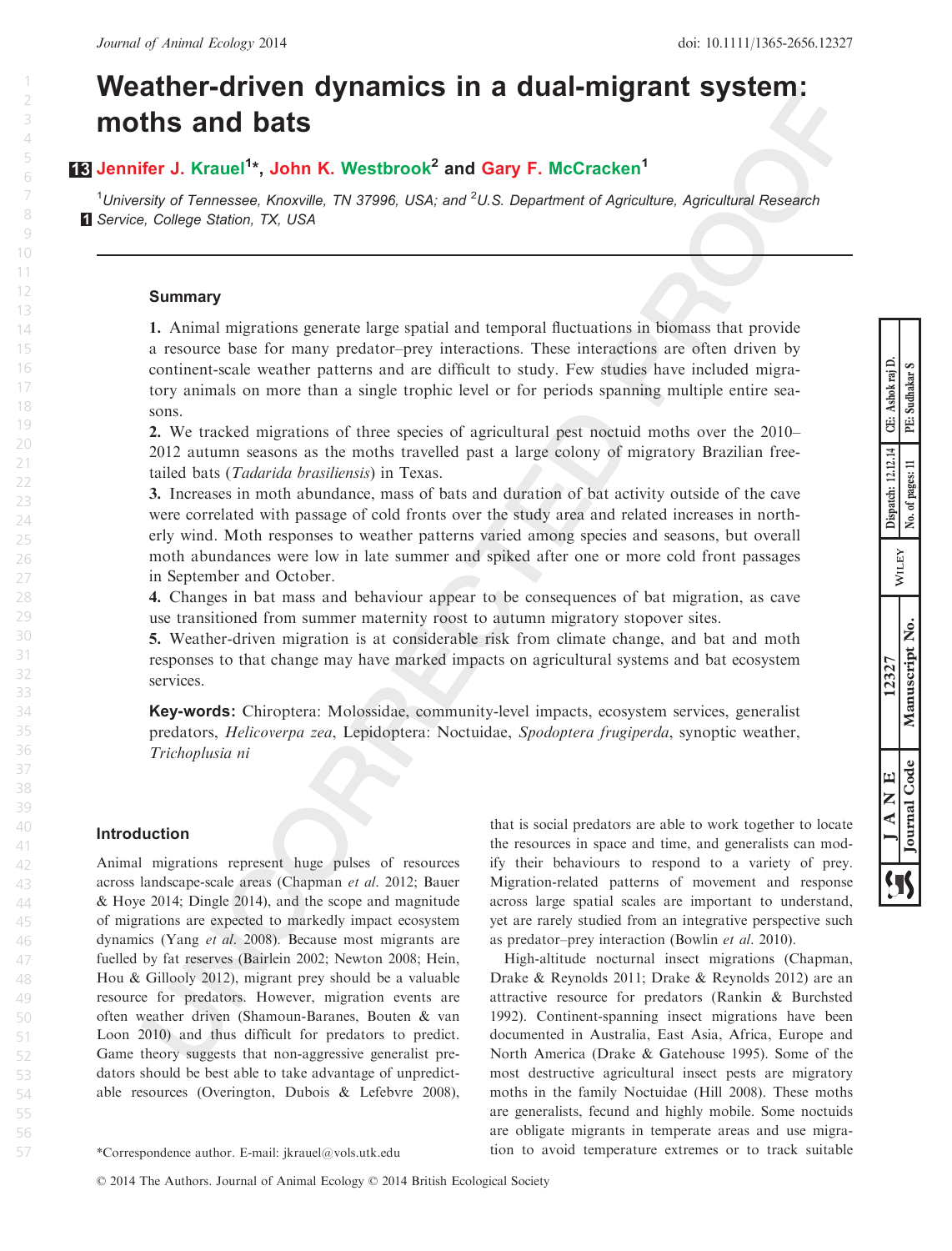host plants. Others are facultative migrants, able either to migrate when conditions are favourable, or to enter diapause, a genetically programmed period of quiescence (Triplehorn & Johnson 2005), to wait for more favourable climate conditions and host plants. Round-trip movement of migratory noctuids has been relatively well established in Europe (Chapman et al. 2008, 2010, 2012; Alerstam et al. 2011) and East Asia (Feng et al. 2003, 2009), including documentation of mechanisms driving migratory patterns (Chapman et al. 2012). Research on migratory pest movement in North America, however, has been biased towards spring when crops are most vulnerable to damage (Leskinen et al. 2011). While much is thus known about northward movement of noctuid moths into North America in spring (Domino et al. 1983; Fitt 1989; Showers et al. 1989; Beerwinkle et al. 1994; Pair et al. 1995), until recently, there was doubt that these insects underwent a return migration in autumn (Johnson 1987; McNeil 1987; Pair et al. 1987; Gould et al. 2002), and little is known about the mechanisms influencing this behaviour (Showers et al. 1993).

Many animal migrations, including migrations of insects (Drake & Farrow 1988), are influenced by climate and weather (Shamoun-Baranes, Bouten & van Loon 2010). In North America, northward migration in spring is aided by typical patterns of low pressure in the Northern Plains and high pressure off the eastern coast, resulting in northward air flow from the Gulf of Mexico into the agricultural regions of the Great Plains (Johnson 1995). This pattern is periodically reversed in autumn when barometric pressure gradients generate a series of cold fronts moving south from the Plains towards the southern USA (Johnson 1995). Cold front passage is generally followed by a few days of northerly wind with higher than normal speed (Showers et al. 1993).

While many predators are likely to take advantage of migratory insects after they arrive, aerial predators such as some birds and bats are able to locate and capture them en route. There is evidence that insectivorous bats share foraging information (Wilkinson 1992; Ratcliffe & **2** ter Hofstede 2005; Gillam 2007; Dechmann et al. 2009), and among these, Brazilian free-tailed bats (Tadarida brasiliensis) are social generalist predators (Lee & McCracken 2005) that forage at high altitudes (McCracken et al. 2008). They roost in large colonies in the direct paths of migratory moth routes, can use unpredictable resources (Lee & McCracken 2005; McCracken et al. 2008, 2012) and are known to eavesdrop on conspecifics to find prey (Gillam 2007). Brazilian free-tailed bats are themselves long-distance migrants (Krauel & McCracken 2013) and must gain mass in autumn (O'Shea 1976) to fuel their own migration.

This study examines a dual-migrant system in southern Texas to investigate relationships between weather patterns, fluctuations in migratory noctuid moth abundances, and migration-related changes in behaviour and resource acquisition of Brazilian free-tailed bats. We hypothesized that changes in noctuid moth numbers in the air are linked to changes in regional (cold fronts) and local (wind) meteorological patterns and that bat flight activity and changes in body mass are linked to the same weather patterns. We predicted that (1) local abundances of noctuid moths increase with frontal passages and favourable northerly wind, (2) bats gain mass with frontal passages and (3) bats are active for shorter periods when resources are more available, as they are able to more easily meet their foraging needs.

## Materials and methods

#### study area

This study took place at Frio Cave, Uvalde County, Texas (29°26'4.488"N, -99°41'5.028"W), and adjacent agricultural areas (Fig. 1). This cave is approximately 120 km west of San Antonio on private ranchland on the southern edge of the Edwards Plateau and hosts one of the largest known cave colonies of Brazilian free-tailed bats, with 1–2 million bats each summer (Betke et al. 2008). The area south of the cave consists of ranchland and farmland known as the Winter Garden. Primary summer crops include corn, cotton, soybean and sorghum; in autumn, some fields are used for sweet corn or late cotton crops, while others are used for vegetables or are left fallow.

#### moth monitoring

Moth samples were collected during three field seasons: between September 8 and October 21, 2010; September 7 and November 15, 2011; and August 25 through November 13, 2012. Traps were



Fig. 1. Study area. Inset shows location of Frio Cave (open circle) and pheromone trap deployment sites north of Uvalde, Uvalde County, TX. Additional sites were located at College Station, TX, approximately 400 km to the northeast.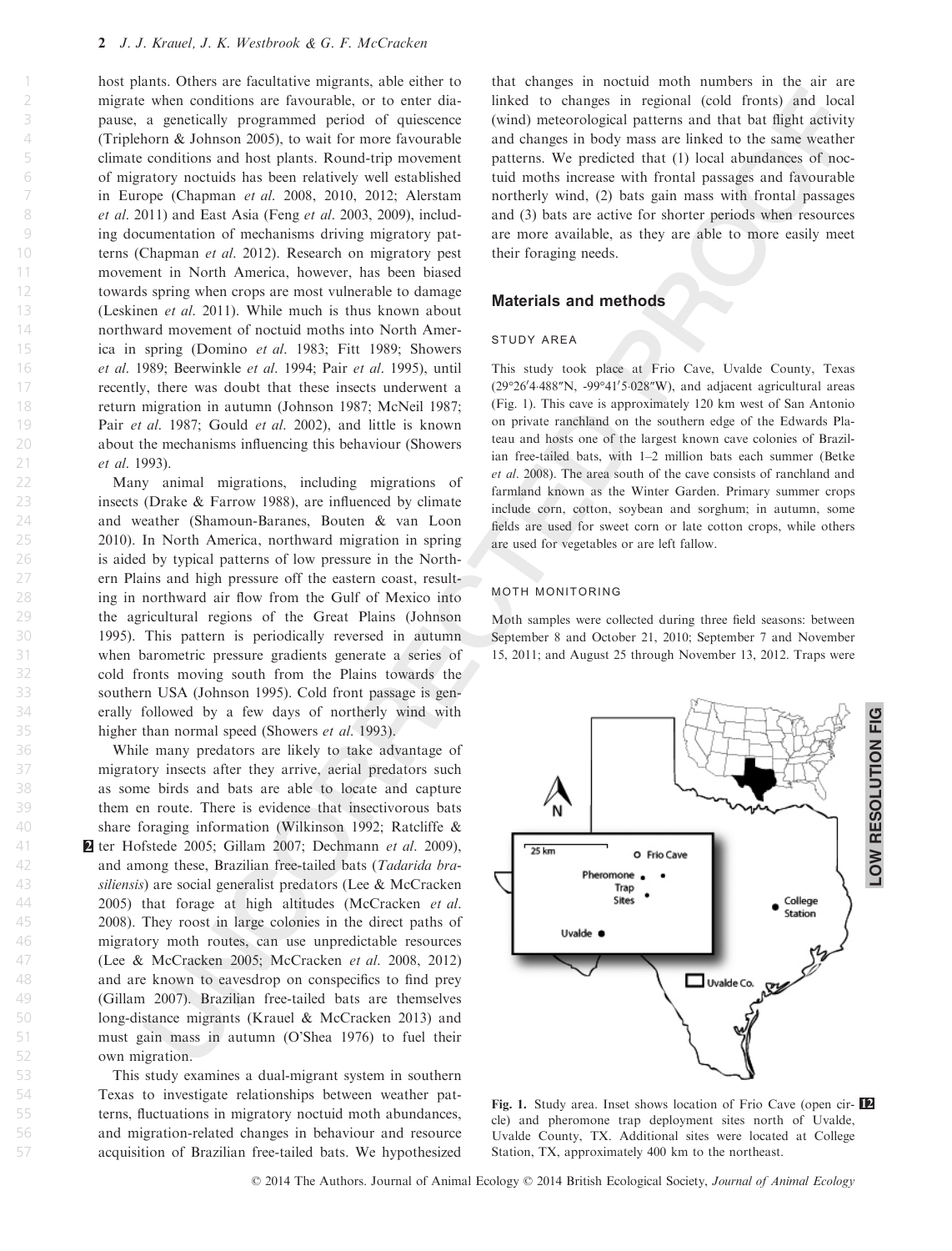deployed at three agricultural field sites near Uvalde, Texas, ranging southeast from the cave along an 8 km transect (Fig. 1). Three additional replicates were deployed at College Station, Texas, approximately 400 km to the northeast of Frio Cave. We deployed one pheromone trap per target species spaced approximately 50 m apart at each replicate site to attract adult male moths, each baited for a specific noctuid pest: corn earworm (Helicoverpa zea), fall armyworm (Spodoptera frugiperda) and cabbage looper (Trichoplusia ni).

Corn earworm traps were wire cone traps baited with Trece (Adair, OK, USA) lure TR-CEW 3138; fall armyworm and cabbage looper traps were universal plastic bucket traps baited with Scentry 2 (Billings, MT, USA) component lure SC-FAW L105B and Trece lure TR-CL 3119, respectively. Lures were replaced within recommended expiration periods, usually weekly. All traps were checked daily, and moths were frozen for later analysis.

## meteorological monitoring

In 2010 and 2011, a VantagePro weather station (Davis Instruments, Hayward, CA, USA) near the southernmost moth field site near Uvalde recorded hourly temperature, humidity, rainfall, barometric pressure and other relevant data. Meteorological data during 2012 were acquired from the National Weather Service (NWS) weather station at the Garner Field airport, Uvalde, except for readings for barometric pressure which were acquired from the NWS weather station at the municipal airport at Hondo, Texas, approximately 61 km east of Uvalde. Wind direction data for all three seasons came from the weather station at the Garner Field airport. Patterns of northerly wind at Uvalde and at College Station were adequately correlated to assume similar temporal patterns of wind-aided autumnal migration of noctuid moths (J. Westbrook, pers. obs.).

#### acoustic monitoring

We deployed Anabat II detectors (Titley Scientific, Columbia, MO, USA) approximately 25 m east and 30 m west of Frio Cave entrances to record bat activity around the cave in 2011 and 2012. Nightly foraging activity began with the main colony emergence, which was easily identified by our detectors. Acoustic signals at the cave entrances slowed after the main emergence but were continuous throughout the night. We considered the end of nightly activity time to occur when gaps of more than 10 mins separated pulses of incoming bats. Recordings of stragglers returning to the cave were discarded as not being representative of colony activity as a whole. Duration of bat flight activity was measured as the elapsed time (in hours) between start of colony emergence in the evening and end of return in the morning.

#### bat data collection

Approximately every second day we sampled bats returning to Frio Cave after foraging, following Lee & McCracken (2002, 2005). Twenty-five bats were caught 1–2 h before dawn using padded hand nets or mist nets, individually placed in clean cloth bags, and kept in a warm, dark and quiet area. After 3 h, we recorded standardized measurements of mass, sex, reproductive status, age and forearm length and released the bats into the cave. Methods complied with approved University of Tennessee Institutional Animal Care and Use protocol no. 1947.

#### cold front analysis

Moth migration events in North America are likely initiated by cold front passage in areas where adult moths are sensitive to relevant cues such as changes in day length and air temperature, and possibly wind direction (Muller & Tucker 1986). In the North American Great Plains region, cold fronts often move from Kansas southward into Texas, but may dissipate at ground level before passing entirely through the study area. However, high-velocity northerly wind may continue despite the lack of a well-defined local frontal passage and may carry migrating insects (J. Westbrook, pers. obs.). Previous studies documented large numbers of insects moving southward in northerly winds directly following the leading edge of cold front passage in the Central Texas area (Beerwinkle et al. 1994), as noted similarly in Europe and Asia (Feng et al. 2003, 2009; Chapman et al. 2010, 2012; Chapman, Drake & Reynolds 2011). In the current study, passage of large-scale cold fronts over the study area was identified by visual analysis of frontal patterns on Daily Surface Weather charts (National Weather Service 2010–2012a) following Lee et al. (2012).

#### DATA ANALYSIS

Meteorological predictor variables were daily values for nightly amount of northerly wind, low air temperature, low dew point and low barometric pressure. Temperature, dew point and barometric pressure readings were sampled from one to three times hourly, and we used the lowest value for each variable on each day. Because moths may need northerly winds to move southward in autumn, we calculated the number of readings per night with wind from any northerly direction (<90  $\degree$  or >270  $\degree$ ). We considered night to include hours between local civil twilight at dusk and dawn, and wind direction was sampled three times per hour. We represented passage of cold fronts at Uvalde as a factor coded 1 for each day of frontal passage and 0 otherwise. Where moth abundances were used in analyses, we used median numbers of each moth species captured at pheromone traps across three agricultural site replicates. Moth abundance numbers, meteorological data and length of bat flight activity had statistically significant temporal autocorrelation. We removed autocorrelation and seasonal trends by taking the first difference of each daily value (DeLurgio 1998). Thus, values represent the change in each variable from the previous day.

To identify which factors best explained variation in moth abundance, we computed cross-correlations (DeLurgio 1998) between median daily numbers of moths caught in pheromone traps for each moth species and meteorological variables. Crosscorrelations were considered significant when they exceeded 2 divided by the square root of the number of observations (DeLurgio 1998). Because relationships between moth numbers and predictor variables are likely to vary over time, we calculated cross-correlations for lags of up to 2 days.

We used multiple linear regression to identify factors best explaining variation in the duration of bat flight activity at the cave in 2011 and 2012. Potential factors included moth abundances and meteorological data. When duration of bat flight activity was statistically correlated with biologically meaningful lags in a variable, we included variables offset by that lag in the full regression model (Legendre & Legendre 2012). We used the stepAIC function (R package Mass, Venables & Ripley 2002) to

57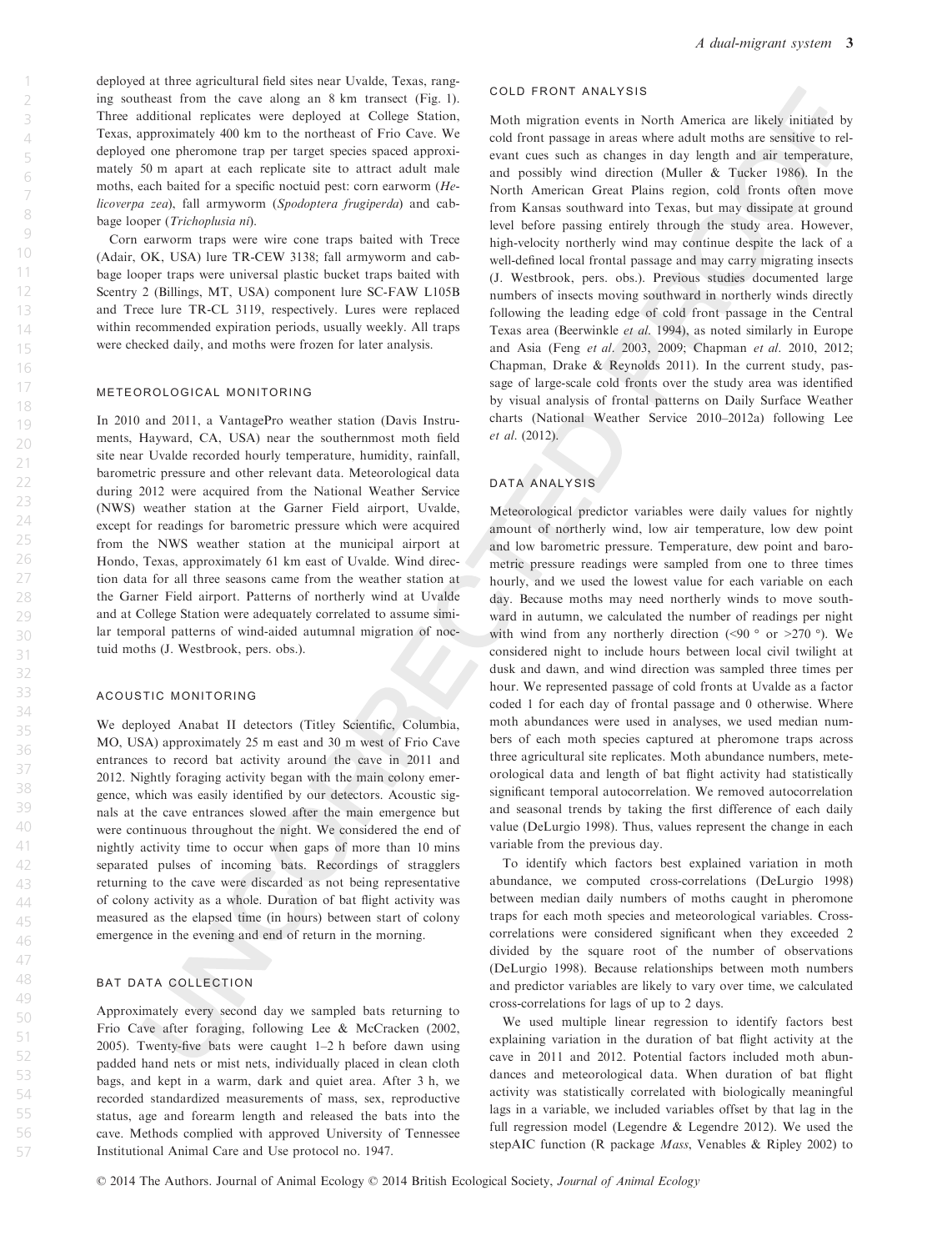identify the best model for each year and for both years combined. Because model parameters can contribute substantially to the overall model  $r^2$  even if they are not statistically significant in themselves, we report the relative importance for each variable in the best models (R package *relaimpo*, Grömping 2006). Relative importance describes the amount of variation in a response variable that is produced by a particular predictor variable.

To determine the relationship between changes in bat mass and cold front passages, we compiled a set of all pairs of bat mass values from consecutive sampling days over all 3 years. To increase statistical power, we constructed a boot-strapped distribution of the t-value of all next-sampling-day changes in bat mass by computing  $5000$  one-tailed paired *t*-tests on randomly selected pairs of bat mass samples. We then computed paired t-test values of changes in mass on nearest days of frontal passage and compared the t-value results to the overall bootstrapped distribution. As expected for this species (Wilkins 1989), female mass was consistently greater than that of males, so we analysed males and females separately. All tests were run using R (v 3.0.2, 2013-09-25, R Development Core Team 2013).

## **Results**

We caught 35 509 moths in pheromone traps at Uvalde during the three field seasons (195 days total), 84% of which were corn earworms, and 28 145 moths in pheromone traps at College Station, Texas, of which 86-5% were corn earworms. Proportions of other species varied between years (Table S1, Supporting information). We caught 2318 Brazilian free-tailed bats during this same time, of which 64% were female and 36% male. The proportion of female to male bats did not change over any season.

Weather varied between years; 2010 was a very wet year until October (National Weather Service 2010– 2012b) but had few cold front events in autumn. This was followed by extreme drought in 2011 despite much more frequent cold fronts, and that drought worsened in 2012. The amount of nightly northerly wind was positively correlated with frontal passage in all 3 years (Table S2, Supporting information). Because temperature, dew point and barometric pressure were highly correlated with cold front passage and northerly wind, for simplicity, we excluded those variables from analysis of moth abundances.

Moth abundances at pheromone traps increased the day of cold front passages in all years and sites combined. This result is likely conservative, as increased winds and lower temperatures associated with frontal passage may have made it more difficult for moths to find pheromone traps (Gregg et al. 1994). Responses of moths to weather varied with species, site and year (Table 1, Fig. 2a–c, see also Table S3, Fig. S1a–c, Supporting information). Overall, corn earworm numbers increased the day after frontal passage, cabbage looper numbers increased 2 days after frontal passage, and fall armyworm numbers increased the same day as frontal passage. Moths also responded to increasing northerly winds. In 2010, numbers of all moth species increased the same day that northerly wind

Table 1. Statistically significant positive cross-correlations between moth abundance and weather variables.  $F =$  passage of cold fronts,  $W =$  amount of northerly wind at night,  $UV = Uval$ de site, CS = College Station site. Moth species: CEW (corn earworm), FAW (fall armyworm), CL (cabbage looper). Numbers represent the coefficient of correlation between median numbers of moths caught in pheromone traps and frontal passage or amount of northerly wind at the Uvalde site the same day, the day before and 2 days prior. For example, the number of corn earworm moths caught in 2010 at the College Station site was positively correlated  $(r = +0.48)$  with the amount of northerly wind on the same day

| Moth species | Year | <b>Site</b> | 2 days<br>prior | Previous<br>day | Same day   |
|--------------|------|-------------|-----------------|-----------------|------------|
| <b>CEW</b>   | 2010 | CS          |                 |                 | $W + 0.48$ |
|              | 2012 | <b>CS</b>   |                 | $F + 0.41$      | $W + 0.35$ |
|              | All  | <b>CS</b>   |                 | $F + 0.21$      | $W + 0.19$ |
|              |      | All         |                 | $F + 0.22$      |            |
| <b>FAW</b>   | 2010 | UV          |                 |                 | $F + 0.43$ |
|              |      |             |                 |                 | $W + 0.47$ |
|              |      | <b>CS</b>   |                 |                 | $W + 0.32$ |
|              | 2011 | UV          |                 |                 | $F + 0.24$ |
|              |      | <b>CS</b>   |                 | $W + 0.32$      | $F + 0.30$ |
| CL           | 2010 | UV          | $F + 0.46$      |                 |            |
|              | 2012 | UV          |                 | $W + 0.64$      |            |
|              | A11  | UV          |                 |                 | $F + 0.16$ |
|              |      | A11         | $F + 0.18$      |                 |            |
| All          | A11  | <b>CS</b>   |                 |                 | $F + 0.20$ |
|              |      | A11         |                 |                 | $F + 0.21$ |

increased, and corn earworm responded similarly in 2012. Cabbage looper numbers increased at both sites the day after northerly winds increased in 2012.

Moth numbers at College Station and Uvalde sites were temporally related (Table S4, Fig. S1a–c, Supporting information). When years are pooled, fall armyworm numbers increased a day earlier at College Station than at Uvalde, but the pattern was reversed for cabbage looper, which increased a day earlier at Uvalde than at College Station. In 2011, there was a strong correlation  $(r = +0.67)$  with fall armyworm numbers increasing at College Station the day before increasing at Uvalde.

Female bats gained mass over the course of the season in all 3 years (Fig. 3), and the mass gains were statistically significant in 2011 ( $r^2 = 0.60$ ,  $P < 0.001$ ) and 2012  $(r^2 = 0.33, P < 0.001)$ ; lack of statistical significance in 2010 may be due to a shorter sampling period. Variability of female mass increased as the season progressed, based on standard deviation of mass in 2010  $(r^2 = 0.38,$  $P = 0.002$ , 2011  $(r^2 = 0.31, P < 0.001)$  and 2012  $(r^2 = 0.41, P < 0.001)$ . Males also gained mass in 2011  $(r^2 = 0.61, P < 0.001)$  and 2012  $(r^2 = 0.12, P = 0.03)$ , but not in 2010 ( $r^2 = 0.004$ ,  $P = 0.77$ ). Male masses were less variable than those of females, with a small but statistically significant increase in variability only in 2011  $(r^2 = 0.17, P = 0.02)$ . Both male and female bat mass increased more in association with cold front passages than on other consecutive sampling days (males: mean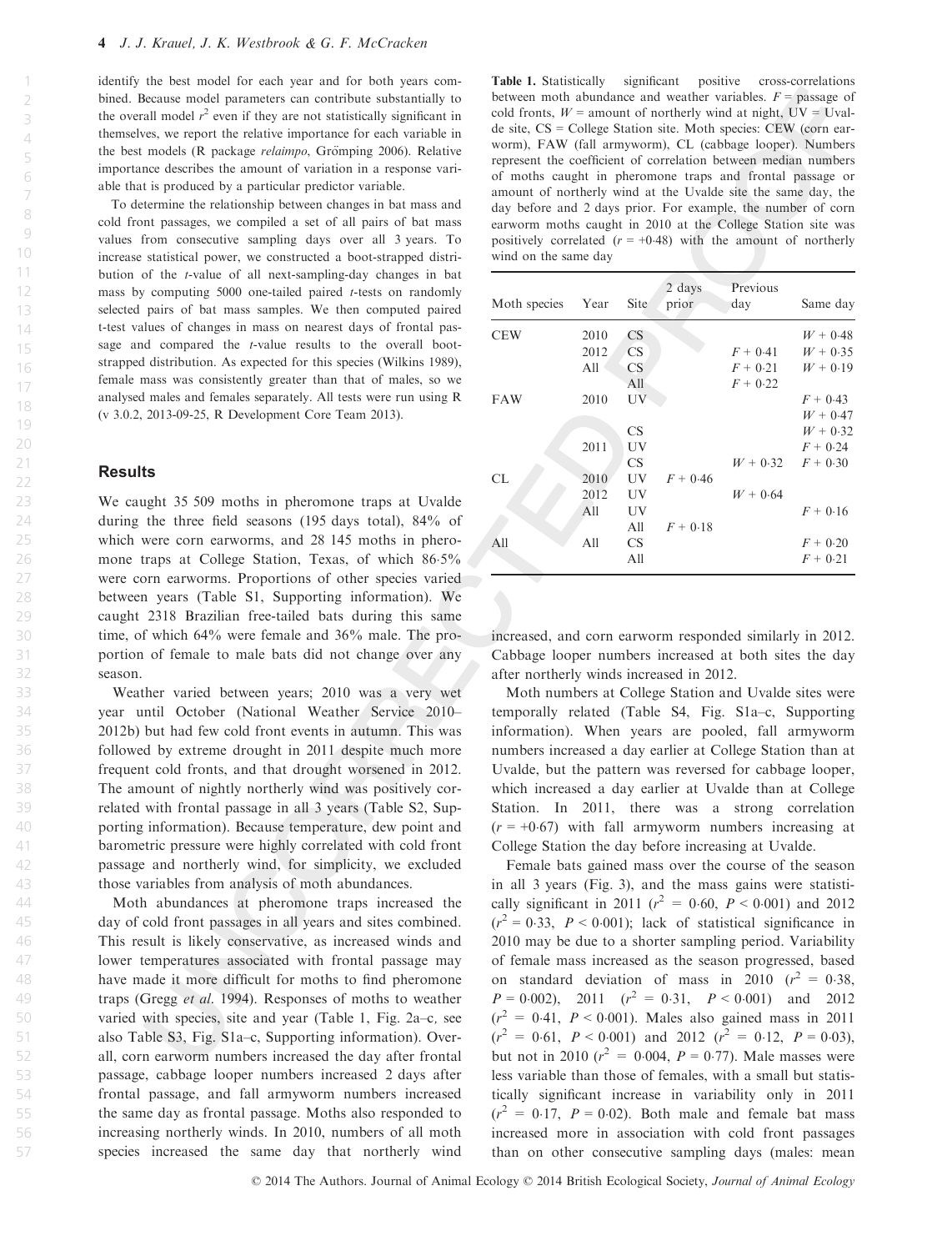

Fig. 2. (a–c) Median moth captures by species at pheromone traps in (a) 2010, (b) 2011 and (c) 2012. Note that the scale of the vertical axes varies between species and years. Vertical grey lines represent day of cold front passage at Uvalde, TX.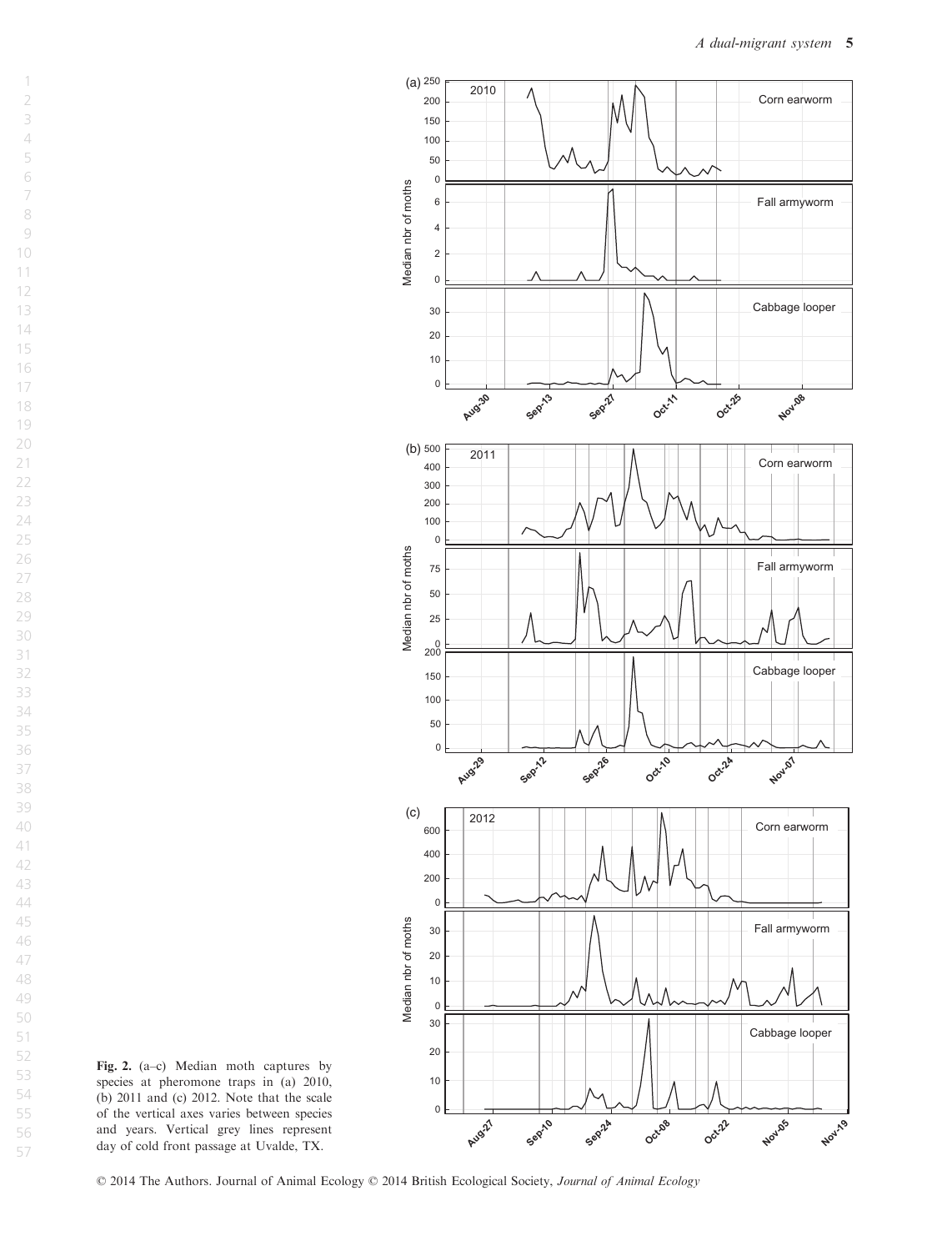4 5 6

23 24

26 27

45 46 47

51 52



Table 2. Models best explaining variation in duration of bat flight activity near Frio Cave, Uvalde Co., Texas in 2011, 2012 and both years combined. Temp = daily low temperature,  $Dew = \text{daily low dew point},$  Wind = daily amount of northerly wind at night, Front = day of cold front passage at Uvalde, and  $B1$ ,  $B2$  = parameter represents the value of this variable the day before or 2 days before corresponding variation in duration of bat flight activity around Frio Cave, TX

| Year | Parameters          | Coefficients<br>$\pm$ SE | Rel.<br>Imp. | Model fit          |
|------|---------------------|--------------------------|--------------|--------------------|
| 2011 | $Bar**$             | $-0.04 \pm 0.015$        | 0.130        | Adj. $r^2 = 0.26$  |
|      | $Dew*$              | $0.02 + 0.01$            | 0.107        | $F(3,55) = 7.80$   |
|      | Wind B <sub>2</sub> | $0.01 \pm 0.006$         | 0.062        | P < 0.0002         |
| 2012 | Temp B1**           | $0.05 + 0.016$           | 0.104        | Adj. $r^2 = 0.31$  |
|      | Wind                | $-0.02 + 0.008$          | 0.113        | $F(4,70) = 10.06$  |
|      | Wind B1             | $0.02 + 0.008$           | 0.098        | P < 0.0001         |
|      | Front*              | $0.60 + 0.26$            | 0.050        |                    |
| All  | Temp B1***          | $0.06 \pm 0.01$          | 0.158        | Adj. $r^2 = 0.25$  |
|      | Wind B1***          | $0.02 \pm 0.005$         | 0.086        | $F(3,130) = 15.78$ |
|      | Front**             | $0.40 \pm 0.15$          | 0.022        | $P \le 0.0001$     |
|      | Intercept*          | $-0.42 + 0.18$           |              |                    |

\*\*\*P < 0.001, \*\*P < 0.01, and \*P < 0.05, P < 0.10.

gain =  $0.51 \pm 0.52$  g,  $t = 2.092$ ,  $P = 0.03$  and females: mean gain =  $0.80 \pm 0.48$  g,  $t = 3.56$ ,  $P = 0.003$ ).

Variables in linear regression models explained 26% of variation in duration of bat flight activity at Frio Cave (Table 2, Fig. 4) in 2011, 31% in 2012 and 25% with both years combined. Data were not available for 2010. Duration of bat flight activity increased with cold front passage the same day, and with increasing northerly wind and increasing low temperatures the previous day.

## **Discussion**

Weather, especially at a synoptic or continental level, is an important factor in migration for many animals, including birds (Able 1973; Richardson 1990), bats (Krauel & McCracken 2013) and insects (Muller & Tucker

Fig. 3. Average bat mass (Tadarida brasiliensis) for males and females caught at Frio Cave, Uvalde Co., TX in 2010 (top), 2011 (middle) and 2012 (bottom). Error bars represent standard errors. Vertical grey lines represent day of cold front passage at Uvalde, TX.

1986; Drake & Farrow 1988; Showers et al. 1993; Drake & Gatehouse 1995; Chapman et al. 2010, 2012). Weather patterns in this study showed a consistent trend of increasing northerly wind and decreasing temperature following local passage of cold fronts (Table S2, Supporting information), providing a mechanism for southward migration in autumn (Showers et al. 1993; Johnson 1995).

## moths

Corn earworm, the largest and most numerous noctuid moth species in this study (Table S1, Supporting information), is a migrant in both spring and autumn but is able to overwinter through diapause in the study area as well (Lopez et al. 1995; Westbrook & Lopez 2010). Fall armyworm is believed to be an obligate migrant due to an inability to diapause in cold climates (Johnson 1987; Nagoshi, Fleischer & Meagher 2009). Cabbage looper is also an obligate migrant and is intolerant of both extreme cold and heat (Franklin, Ritland & Myers 2011). Most cabbage looper studies are from the Pacific coast region, and little is known about its migratory patterns in the study area.

In our study, moth species showed a pattern of low numbers in late summer followed by sudden increases on or shortly after cold front passages. Both cabbage looper and fall armyworm numbers were lower in 2010 than later years, which may have been due to an unusually wet spring (King 1966; National Weather Service 2010a; a, Pair & Westbrook 1995). As in earlier studies (McCracken et al. 2012), there was a dramatic increase in the availability of corn earworm in mid-Sept, followed by a decline after the month's end (Fig. 2a–c). In general, fall armyworm and cabbage looper showed activity over a longer period and extending later into the season than did corn earworm (Fig. 2a–c). All moth species showed positive correlations with frontal passage or northerly wind. The College Station sites are 400 km northeast of the Uvalde sites (Fig. 1), and moths are thought to migrate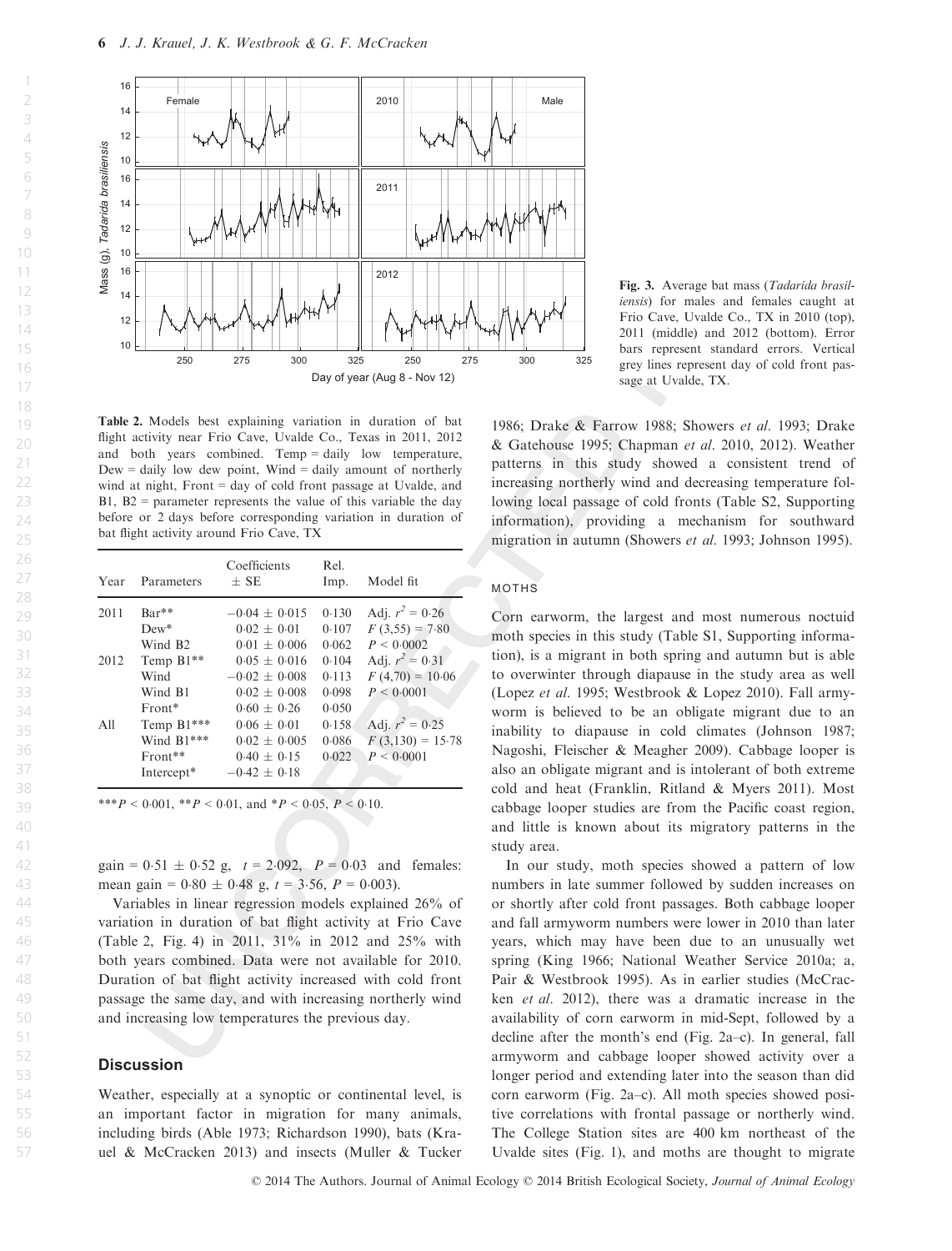

Fig. 4. Length of time bats were actively flying outside of Frio Cave, Uvalde Co., TX during the 2011 (upper) and 2012 (lower) autumn seasons, in hours, as measured by acoustic detectors placed adjacent to cave entrances. Vertical grey lines represent day of cold front passage at Uvalde, TX.

generally from northeast to southwest in autumn (Showers 1997), which would be supported by arrival at College Station earlier than at Uvalde. Fall armyworm moths did arrive 1 day earlier at College Station than at Uvalde (Table S4, Supporting information), but for other species there was not such a clear trend.

Our study provides evidence that all three noctuid moth species responded markedly to cold-front-related favourable weather patterns. These results support earlier work showing that noctuid moths migrate with cold fronts in autumn. Beerwinkle et al. (1994) observed large numbers of insects moving south in northerly winds after a cold front in Central Texas. Pair et al. (1987) reported a peak of migratory fall armyworm and corn earworm in Brownsville, Texas, 1–3 days after cold front passage in an area without host plants. Showers et al. (1993) dyed black cutworms and released them in Iowa when favourable northerly winds were expected; eight nights later, dyed moths were captured at College Station and one individual was recaptured in Brownsville. Our results also support findings of cold-front-driven migration in noctuid moths other parts of the world (Feng *et al.* 2009; Chapman et al. 2012). A similar pattern is also seen in other insects in North America; meteorological conditions associated with frontal systems stimulate emigrations of migrant potato leafhopper, Empoasca fabae, which would facilitate a return to their southern overwintering sites (Taylor & Reling 1986).

While the origin of moths caught in our pheromone traps is unknown, local corn earworms in Texas enter diapause in mid-September (Lopez & Hartstack 1985; Fitt 1989), and any increase in capture numbers likely represents migrants. Records from pheromone traps in potential migratory source locations (Fleischer et al. 2007) support this assertion. In all 3 years, cold front passages linked the end of moth activity north of Texas to spikes in moth numbers in Uvalde. Large numbers of corn earworm were caught in traps at Manhattan, Kansas, in

2010 until Sept 24, when a cold front travelled south into northern Texas (National Weather Service 2012a). The front stalled there until Sept 27, when it moved south over Uvalde, with a resulting spike in corn earworm in our traps. Corn earworm appeared at Manhattan traps until 25 Sept 2011, and a frontal system moved through there on Sept 24 followed by high pressure. The front reached Uvalde on Sept 27, followed by the season's highest corn earworm numbers 2 days later. In 2012, a series of frontal passages brought peak fall armyworm numbers to Iowa on Sept 13, 17 and 19, and fall armyworm numbers increased at Uvalde on Sept 20.

#### bat mass and activity

After producing and rearing pups, female Brazilian freetailed bats are at their lowest fat levels in late August (O'Shea 1976, present study). High temperatures and parched vegetation likely contribute to reduced prey availability, as evidenced by the low numbers of moths in our pheromone traps at that time. Our study shows that average bat mass measured at the cave increases as migratory moths move through the area during autumn, especially in association with cold front passage, and mass variance increases over time in female bats.

The patterns we document in bat mass changes are from randomly selected individual bats; thus, differences in mass and mass variance are a proxy for proportional changes in the population of the cave on that date. Since we were not able to track changes in individual bats over time and bats may move between roosts especially in autumn (Krauel & McCracken 2013), these changes may also represent changes in overall cave population composition. Mass gain may be a direct result of consumption of migratory moths, although weight gain is likely to require more than a single night of foraging on highfat-content prey. A more likely explanation for the observed patterns is the transition of Frio Cave from a

© 2014 The Authors. Journal of Animal Ecology © 2014 British Ecological Society, *Journal of Animal Ecology*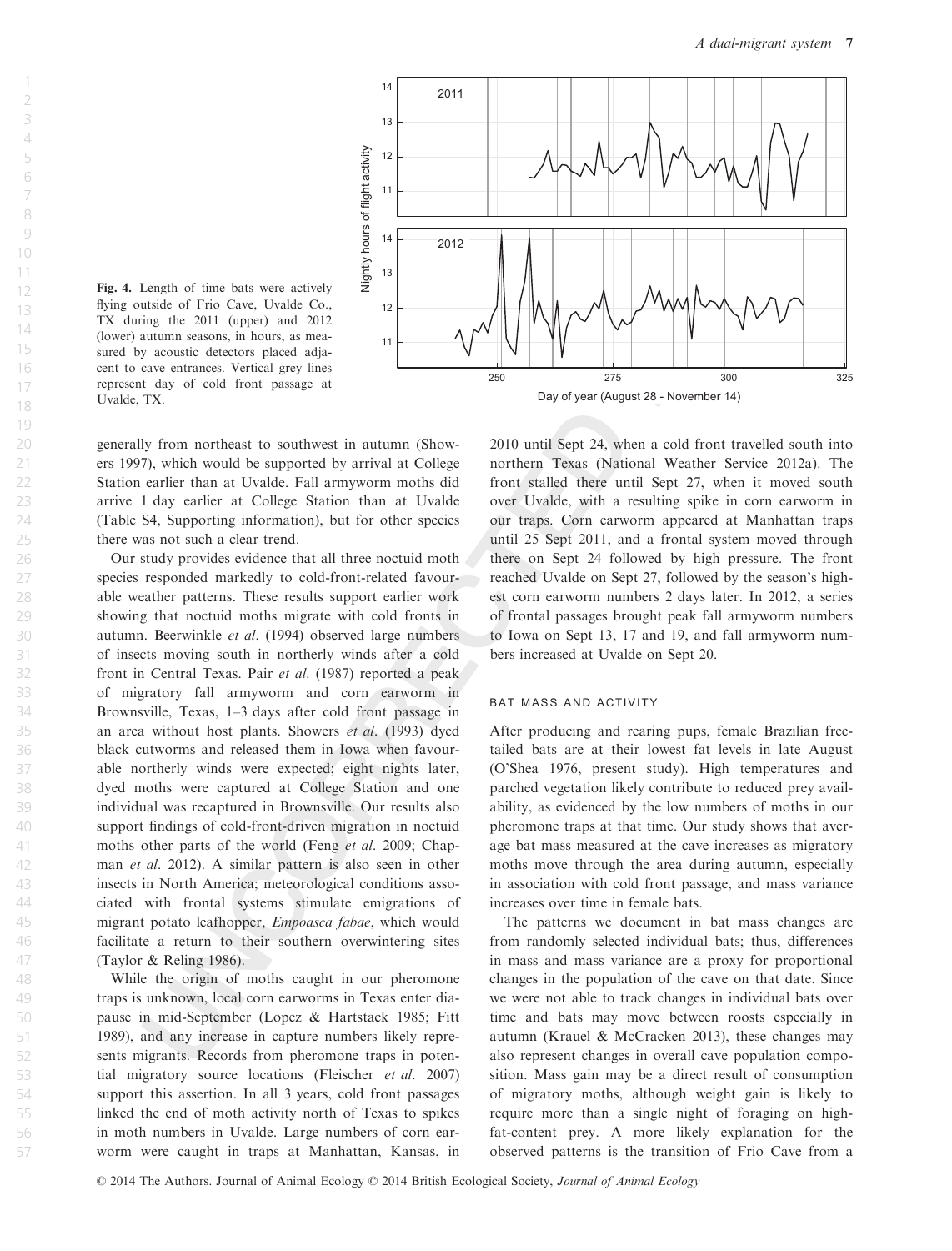21

56 57

maternity roost in summer into a migratory stopover in autumn (Krauel & McCracken 2013). Frio Cave is located on the southernmost edge of the Edwards Plateau, a large karst area with many caves serving as roosts for free-tails and other bats (Short, Davis & Herreid 1960; Glass 1982). Migratory bats are known to take advantage of favourable wind associated with cold fronts (Cryan & Brown 2007). While we do not have data about bat population fluctuations at the cave during the study period, it was clear that numbers of bats returning to the cave increased dramatically on windy mornings after cold fronts. This is consistent with other reports showing that free-tailed bats change roosts with shifts in weather conditions in autumn (Svoboda & Choate 1987; Scales & Wilkins 2007; Hristov et al. 2010). Little is known about control of migratory onset in bats, although in many taxa, it is a combination of environmental cues and hormonally mediated thresholds (Ramenofsky & Wingfield 2007). Some bats are thought to undertake migration if they have accumulated sufficient fat reserves to complete the entire journey (McGuire et al. 2011). Our results may document the arrival of heavier bats moving south on favourable wind from more northerly roosts, producing changes in the population at Frio Cave. That is, females who spent the summer at the cave would be smaller than incoming migrants, and as the number of migrants increases, variance in mass as well as average mass overall should increase in conjunction with waves of new arrivals with cold fronts.

Duration of bat activity at the cave increased after cold fronts and with rising temperatures and increasing northerly wind. Our observations differed in two ways from those of previous studies conducted at Frio Cave earlier in the year (Lee & Kuo 2001; Reichard et al. 2009). First, the bats in our study generally left the cave at sunset throughout autumn, and differences in activity duration were primarily due to later returns at dawn, while previous studies showed variation in both daily departure and return time. Secondly, activity duration earlier in the year was linked to fluctuations in prey availability (Lee & Kuo 2001; Reichard et al. 2009), with activity time decreasing as moth abundance increased, a pattern consistent with bats requiring less time to meet foraging needs when prey is abundant. However, in this study, bat activity time increased with cold front passage rather than decreasing moth abundance. The difference in activity patterns, and the lack of a negative association between activity time and fluctuations in moth abundance, suggest that foraging needs may not drive variation in duration of activity at the cave in autumn. As with mass gain, the activity patterns we document may present further evidence of arrival of migrating bats. Bats using the cave as a stopover site might arrive on favourable wind later than resident bats returning from local foraging. The result would be consistent with our observation of increased duration of activity on those dates, especially on the first two cold fronts in the 2012 season.

## **Conclusions**

Few integrative studies of migratory predators and their migratory prey are conducted across an entire migratory season (Chapman et al. 2006; Bowlin et al. 2010), and results confirm our hypothesis that the migratory process is primarily driven by weather (Shamoun-Baranes, Bouten & van Loon 2010). Understanding this particular study system is important for many reasons. Migratory moths incur considerable economic damage to crops, and bats provide important ecosystem services in control of those moths (Cleveland et al. 2006; Lopez-Hoffman et al. 2014). This overall system is driven by weather, which now faces unpredictable perturbations due to climate change.

The presence of migratory moths during a period of otherwise low resource availability may contribute substantially to the ability of free-tailed bats to undertake their own migrations. While the moths also use native vegetation (Lopez et al. 1995), the advent of human agriculture may have augmented moth migration and perhaps driven a northward range extension by the bats (Russell et al. 2011), allowing bats to take advantage of large cave systems in the study area. These important cave resources all along their migratory routes span international borders and thus represent a conservation challenge (Wiederholt et al. 2013; Berger et al. 2014).

Because weather is a primary factor in moth migration (Drake & Gatehouse 1995), and moth movements can reflect escapes from extremes of heat and cold (Showers 1997; Luo *et al.* 2002), climate change is likely to have a  $\blacksquare$ marked impact on noctuid moth migration patterns (Parmesan 2001; Végvári et al. 2014). Extreme wet or dry conditions can have a large effect on noctuid moth migration (Pair & Westbrook 1995; present study), and a period of extended drought is already documented in the study area (National Weather Service 2012b). With fewer moths, bats may not gain enough mass to undertake their southward migrations, and be forced to overwinter in the area. If milder winters enable moths to remain in the area (Bale & Hayward 2010), the overwintering bats could be an important control mechanism. However, if overwintering corn earworm moths, the dominant moth in the study system, continue to enter diapause in late summer, they would be unavailable to the bats during this key period. Without a sufficient pulse of migrating moths, many bats may ultimately be forced to give up migration and remain in their wintering range, resulting in a marked decrease in available pest control services in the study area.

Our results may be applicable to other systems involving bats adapted for high-altitude foraging near corridors used by migratory insects (Drake & Gatehouse 1995; Fenton & Griffin 1997; Leelapaibul, Bumrungsri & Pattanawiboon 2005). Such systems may have enabled the evolution of social foraging (Dechmann et al. 2010), or permitted bats to migrate by providing sources of highquality nutrition when little else is available. Additionally, high-flying social bats found in areas supporting insect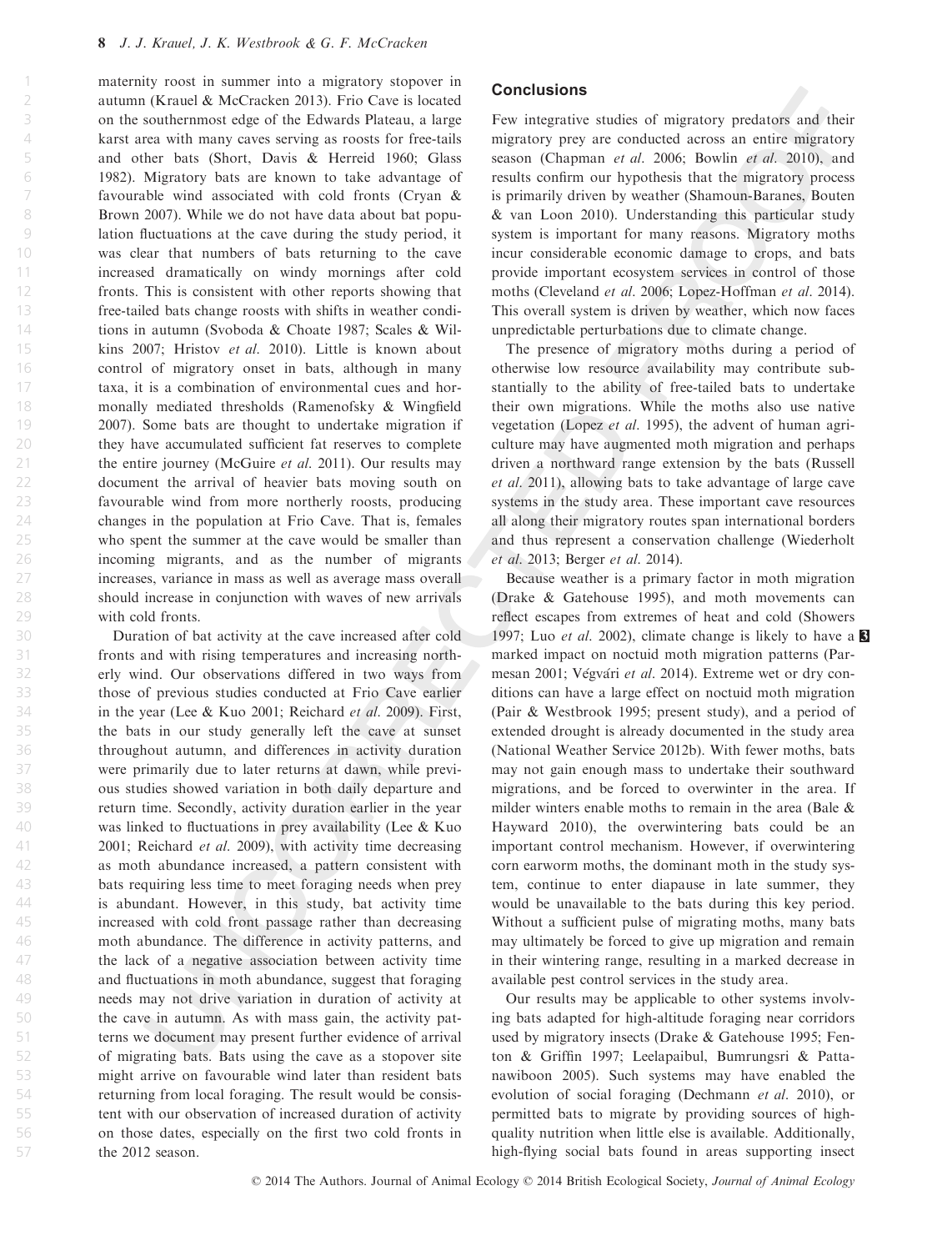migrations are often migrants themselves (Krauel & McCracken 2013). Integrative studies of animal migration are difficult, but provide important insights into complex relationships facing a variety of threats (Bowlin et al. 2010; Bauer & Hoye 2014).

## Acknowledgements

We thank J.N. Welch, D. Jones and R. Miller for primary field assistance, N. Troxclair for technical assistance, J. Fordyce for statistical analysis assistance and S. Pedersen for advice, discussion and feedback. We thank J. Chapman and an anonymous reviewer for constructive and helpful feedback. We thank S. Parker and the W. Cofer, B. Gilleland, W. Gilleland and R. King families for generous access to their property, and B. Walker, R. Zaiglin and the students of Southwest Texas Junior College Wildlife Management Programme for additional field assistance. We thank the Department of Ecology and Evolutionary Biology and the James R. Cox Professor Endowment at the University of Tennessee, and Bat Conservation International for funding. All experiments were performed under UTK-IACUC protocol no. 1947 and Texas Scientific Research Permit No. SPR-0810-119, and complied with the current laws of the country in which they were performed. The authors declare that they have no conflict of interest.

#### Data accessibility

Data are available from the Dryad Digital Repository: http://doi.org/ 10.5061/dryad.0h160 (Krauel, Westbrook & McCracken 2014).

## References

- Able, K.P. (1973) Role of weather variables and flight direction in determining magnitude of nocturnal bird migration. Ecology, 54, 1031–1041.
- Alerstam, T., Chapman, J.W., Bäckman, J., Smith, A.D., Karlsson, H.K., Nilsson, C. et al. (2011) Convergent patterns of long-distance nocturnal migration in noctuid moths and passerine birds. Proceedings of the
- 4 Royal Society B: Biological Sciences, ????, ????–????. Bairlein, F. (2002) How to get fat: nutritional mechanisms of seasonal fat accumulation in migratory songbirds. Naturwissenschaften, 89, 1–10.
	- Bale, J.S. & Hayward, S.A.L. (2010) Insect overwintering in a changing climate. Journal of Experimental Biology, 213, 980–994.
	- Bauer, S. & Hoye, B.J. (2014) Migratory animals couple biodiversity and ecosystem functioning worldwide. Science, 344, 1242552.
	- Beerwinkle, K.R., Lopez, J.D., Witz, J.A., Schleider, P.G., Eyster, R.S. & Lingren, P.D. (1994) Seasonal radar and meteorological observations associated with nocturnal insect flight at altitudes to 900 meters. Environmental Entomology, 23, 676–683.
	- Berger, J., Cain, S.L., Cheng, E., Dratch, P., Ellison, K., Francis, J. et al. (2014) Optimism and challenge for science-based conservation of migratory species in and out of U.S. National Parks. Conservation Biology, 28, 4–12.
	- Betke, M., Hirsh, D.E., Makris, N.C., McCracken, G.F., Procopio, M., Hristov, N.I. et al. (2008) Thermal imaging reveals significantly smaller Brazilian free-tailed bat colonies than previously estimated. Journal of Mammalogy, 89, 18–24.
	- Bowlin, M.S., Bisson, I.-A., Shamoun-Baranes, J., Reichard, J.D., Sapir, N., Marra, P.P. et al. (2010) Grand challenges in migration biology. Integrative and Comparative Biology, 50, 261–279.
	- Chapman, J.W., Drake, V.A. & Reynolds, D.R. (2011) Recent insights from radar studies of insect flight. Annual Review of Entomology, 56, 337–356.
	- Chapman, J.W., Reynolds, D.R., Brooks, S.J., Smith, A.D. & Woiwod, I.P. (2006) Seasonal variation in the migration strategies of the green lacewing Chrysoperla carnea species complex. Ecological Entomology, 31, 378–388.
	- Chapman, J.W., Reynolds, D.R., Mouritsen, H., Hill, J.K., Riley, J.R., Sivell, D. et al. (2008) Wind selection and drift compensation optimize migratory pathways in a high-flying moth. Current Biology, 18, 514– 518.
	- Chapman, J.W., Nesbit, R.L., Burgin, L.E., Reynolds, D.R., Smith, A.D., Middleton, D.R. et al. (2010) Flight orientation behaviors promote

optimal migration trajectories in high-flying insects. Science, 327, 682– 685.

- Chapman, J.W., Bell, J.R., Burgin, L.E., Reynolds, D.R., Pettersson, L.B., Hill, J.K. et al. (2012) Seasonal migration to high latitudes results in major reproductive benefits in an insect. Proceedings of the National Academy of Sciences of the United States of America, 109, 14924–14929.
- Cleveland, C.J., Betke, M., Federico, P., Frank, J.D., Hallam, T.G., Horn, J. et al. (2006) Economic value of the pest control service provided by Brazilian free-tailed bats in south-central Texas. Frontiers in Ecology and the Environment, 5, 238–243.
- Cryan, P.M. & Brown, A.C. (2007) Migration of bats past a remote island offers clues toward the problem of bat fatalities at wind turbines. Biological Conservation, 139, 1–11.
- Dechmann, D.K.N., Heucke, S.L., Giuggioli, L., Safi, K., Voigt, C.C. & Wikelski, M. (2009) Experimental evidence for group hunting via eavesdropping in echolocating bats. Proceedings of the Royal Society B-Biological Sciences, 276, 2721–2728.
- Dechmann, D.K.N., Kranstauber, B., Gibbs, D. & Wikelski, M. (2010) Group hunting-a reason for sociality in Molossid bats? PLoS One, 5, 2.
- DeLurgio, S.A. (1998) Forecasting Principles and Applications. Irwin/ McGraw-Hill College, Boston, Massachusetts, USA.
- Dingle, H. (2014) Migration: The Biology of Life on the Move. Oxford University Press, New York, New York, USA.
- Domino, R.P., Showers, W.B., Taylor, S.E. & Shaw, R.H. (1983) Spring weather pattern associated with suspected black cutworm moth (Lepidoptera, Noctuidae) introduction to Iowa. Environmental Entomology, 12, 1863–1872.
- Drake, V.A. & Farrow, R.A. (1988) The influence of atmospheric structure and motions on insect migration. Annual Review of Entomology, 33, 183–210.
- Drake, V.A. & Gatehouse, A.G. (eds.) (1995) Insect Migration: Tracking Resources Through Space and Time. Cambridge University Press, Cambridge.
- Drake, V.A. & Reynolds, D.R. (eds.) (2012) Radar Entomology: Observing Insect Flight and Migration. CABI, Wallingford.
- Feng, H.Q., Wu, K.M., Cheng, D.F. & Guo, Y.Y. (2003) Radar observations of the autumn migration of the beet armyworm Spodoptera exigua (Lepidoptera: Noctuidae) and other moths in northern China. Bulletin of Entomological Research, 93, 115–124.
- Feng, H.Q., Wu, X.F., Wu, B. & Wu, K.M. (2009) Seasonal migration of Helicoverpa armigera (Lepidoptera: Noctuidae) over the Bohai Sea. Journal of Econonomic Entomology, 102, 95-104.
- Fenton, M.B. & Griffin, D.R. (1997) High-altitude pursuit of insects by echolocating bats. Journal of Mammalogy, 78, 247–250.
- Fitt, G.P. (1989) The ecology of *Heliothis* species in relation to agroecosystems. Annual Review of Entomology, 34, 17–52.
- Fleischer, S., Payne, G., Kuhar, T., Herbert, A. Jr, Malone, S., Whalen, J. et al. (2007) Helicoverpa zea trends from the Northeast: suggestions towards collaborative mapping of migration and pyrethroid susceptibility. Plant Health Progress, ????, ????–????. 5
- Franklin, M.T., Ritland, C.E. & Myers, J.H. (2011) Genetic analysis of cabbage loopers, Trichoplusia ni (Lepidoptera: Noctuidae), a seasonal migrant in western North America. Evolutionary Applications, 4, 89–99.
- Gillam, E.H. (2007) Eavesdropping by bats on the feeding buzzes of conspecifics. Canadian Journal of Zoology-Revue Canadienne De Zoologie, 85, 795–801.
- Glass, B.P. (1982) Seasonal movements of Mexican freetail bats Tadarida-brasiliensis-mexicana banded in the great plains. Southwestern Naturalist, 27, 127–133.
- Gould, F., Blair, N., Reid, M., Rennie, T.L., Lopez, J. & Micinski, S. (2002) Bacillus thuringiensis-toxin resistance management: Stable isotope assessment of alternate host use by Helicoverpa zea. Proceedings of the National Academy of Sciences of the United States of America, 99, 16581–16586.
- Gregg, P.C., Fitt, G.P., Coombs, M. & Henderson, G.S. (1994) Migrating moths collected in tower-mounted light traps in northern New-South-Wales, Australia - influence of local and synoptic weather. Bulletin of Entomological Research, 84, 17–30.
- Grömping, U. (2006) Relative importance for linear regression in R: the package relaimpo. Journal of Statistical Software, 17, 1–27.
- Hein, A.M., Hou, C. & Gillooly, J.F. (2012) Energetic and biomechanical constraints on animal migration distance. Ecology Letters, 15, 104–110.
- Hill, D.S. (2008) Pests of Crops in Warmer Climates and Their Control. Springer Science + Business Media, Berlin.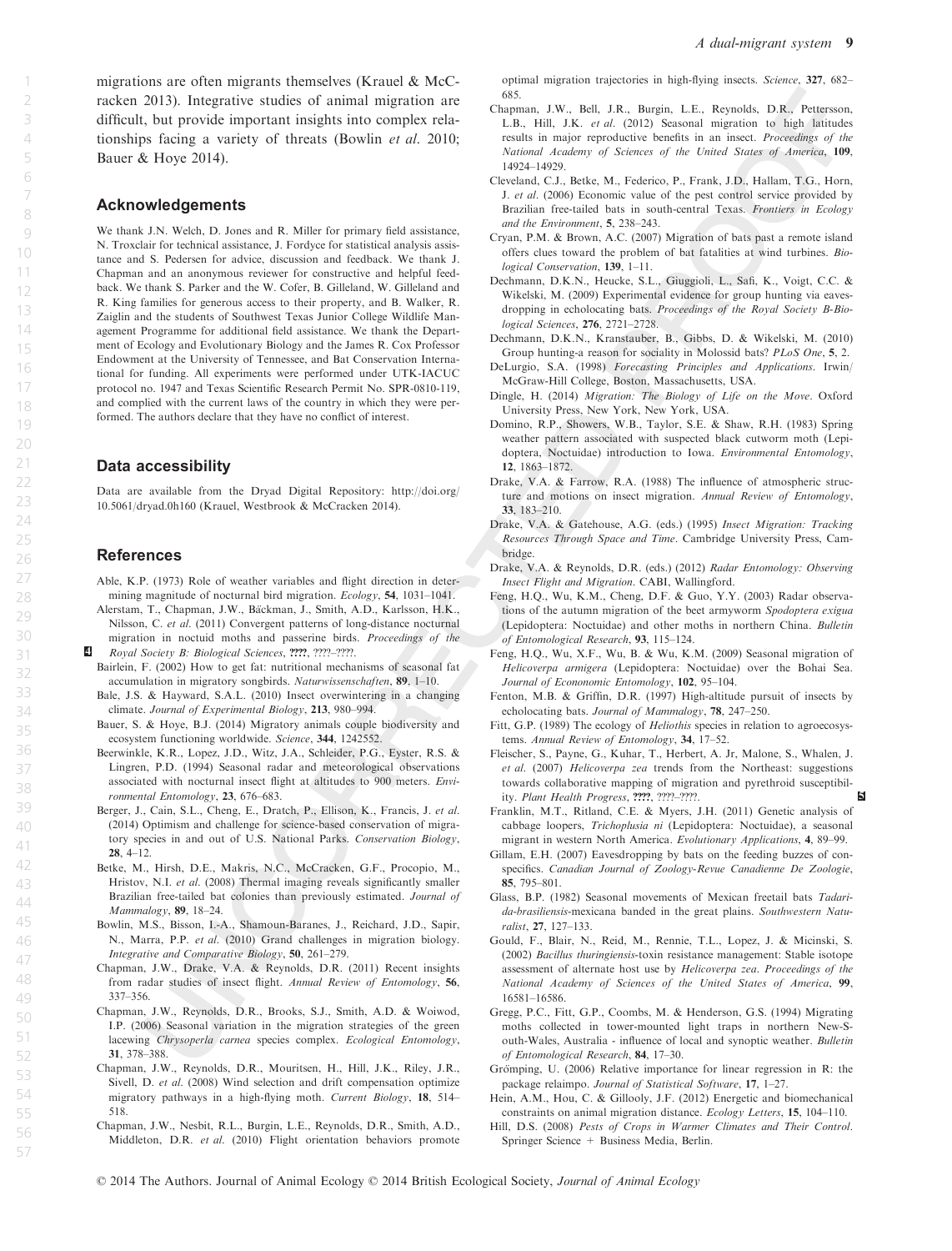21

23

26 27

45

47

51 52

56

- Hristov, N.I., Betke, M., Theriault, D.E.H., Bagchi, A. & Kunz, T.H. (2010) Seasonal variation in colony size of Brazilian free-tailed bats at Carlsbad Cavern based on thermal imaging. Journal of Mammalogy, 91, 183–192.
- Johnson, S.J. (1987) Migration and the life-history strategy of the fall armyworm, Spodoptera-frugiperda in the Western Hemisphere. Insect Science and Its Application, 8, 543–549.
- Johnson, S. (1995) Insect migration in North America: synoptic-scale transport in a highly seasonal environment. Insect Migration: Tracking Resources through Space and Time. (eds V.A. Drake & A.G. Gatehouse), pp 31–66. Cambridge University Press, Cambridge.
- King, E.W. (1966) Rainfall temperature and population levels of certain South Carolina lepidoptera I. Trichoplusia ni. Annals of the Entomological Society of America, 59, 1049–1055.
- Krauel, J.J. & McCracken, G.F. (2013) Recent advances in bat migration research. Bat Evolution, Ecology, and Conservation. (eds R.A. Adams & S.C. Pedersen), pp 293–314. Springer Science Press, New York, New York, USA.
- Krauel, J.J., Westbrook, J.K. & McCracken, G.F. (2014) Data from: Weather-driven dynamics in a dual-migrant system: moths and bats. Dryad Digital Repository. http://dx.doi.org/10.5061/  $http://dx.doi.org/10.5061/$ dryad.0 h160.
- Lee, Y.F. & Kuo, Y.M. (2001) Predation on Mexican free-tailed bats by Peregrine Falcons and Red-tailed Hawks. Journal of Raptor Research, 35, 115–123.
- Lee, Y.F. & McCracken, G.F. (2002) Foraging activity and food resource use of Brazilian free-tailed bats, Tadarida brasiliensis (Molossidae). Ecoscience, 9, 306–313.
- Lee, Y.F. & McCracken, G.F. (2005) Dietary variation of Brazilian free-tailed bats links to migratory populations of pest insects. Journal of Mammalogy, 86, 67–76.
- Lee, T.R., De Wekker, S.F.J., Andrews, A.E., Kofler, J. & Williams, J. (2012) Carbon dioxide variability during cold front passages and fair weather days at a forested mountaintop site. Atmospheric Environment, 46, 405–416.
- Leelapaibul, W., Bumrungsri, S. & Pattanawiboon, A. (2005) Diet of wrinkle-lipped free-tailed bat (Tadarida plicata Buchannan, 1800) in central Thailand: insectivorous bats potentially act as biological pest control agents. Acta Chiropterologica, 7, 111–119.
- Legendre, P. & Legendre, L. (2012) . Numerical Ecology. Developments in Environmental Modeling, vol. 24. Elsevier, Oxford.
- Leskinen, M., Markkula, I., Koistinen, J., Pylkkö, P., Ooperi, S., Siljamo, P. et al. (2011) Pest insect immigration warning by an atmospheric dispersion model, weather radars and traps. Journal of Applied Entomology, 135, 55–67.
- Lopez, J.D. Jr & Hartstack, A.W. Jr (1985) Comparison of diapause development in Heliothis zea and H. virescens (Lepidoptera: Noctuidae). Annals of the Entomological Society of America, 78, 415–422.
- Lopez, J.D., Beerwinkle, K.R., Witz, J.A. & Goodenough, J.L. (1995) Spatial and temporal patterns of catches in pheromone traps of Helicoverpa-zea Lepidoptera, Noctuidae and Heliothis-virescens Lepidoptera, 6 Noctuidae in Central Texas. Southwestern Entomologist, ????, 5–24.
- Lopez-Hoffman, L., Wiederholt, R., Sansone, C., Bagstad, K.J., Cryan, P., Diffendorfer, J.E. et al. (2014) Market forces and technological substitutes cause fluctuations in the value of bat pest-control services for cotton. PLoS One, 9, 2.
- Luo, L.Z., Johnson, S.J., Hammond, A.M., Lopez, J.D., Geaghan, J.P., Beerwinkle, K.R. et al. (2002) Determination and consideration of flight potential in a laboratory population of true armyworm (Lepidoptera: Noctuidae). Environmental Entomology, 31, 1–9.
- McCracken, G.F., Gillam, E.H., Westbrook, J.K., Lee, Y.F., Jensen, M.L. & Balsley, B.B. (2008) Brazilian free-tailed bats (Tadarida brasiliensis: Molossidae, Chiroptera) at high altitude: links to migratory insect populations. Integrative & Comparative Biology, 48, 107–118.
- McCracken, G.F., Westbrook, J.K., Brown, V.A., Eldridge, M., Federico, P. & Kunz, T.H. (2012) Bats track and exploit changes in insect pest populations. PLoS One, 7, 8.
- McGuire, L.P., Guglielmo, C.G., Mackenzie, S.A. & Taylor, P.D. (2011) Migratory stopover in the long-distance migrant silver-haired bat, Lasionycteris noctivagans. Journal of Animal Ecology, 81, 385–394.
- McNeil, J.N. (1987) The true armyworm, Pseudaletia-unipuncta a victim of the pied piper or a seasonal migrant. Insect Science and Its Application, 8, 591–597.
- Muller, R.A. & Tucker, N.L. (1986) Climatic opportunities for the long-range migration of moths. Long-range Migration of Moths of Agro-

nomic Importance to the United States and Canada: Specific Examples of Occurrence and Synoptic Weather Patterns Conducive to Migration. (ed A.N. Sparks), pp. 61-83. USDA-ARS, ????.

- Nagoshi, R.N., Fleischer, S. & Meagher, R.L. (2009) Texas is the overwintering source of fall armyworm in Central Pennsylvania: implications for migration into the Northeastern United States. Environmental Entomology, 38, 1546–1554.
- National Weather Service. 2010–2012a. Daily Surface Weather Map. National Centers for Environmental Prediction. http://www.hpc. ncep.noaa.gov/dailywxmap.
- National Weather Service. 2010–2012b. Weather Summary, Brownsville Texas. http://www.srh.noaa.gov/bro/?n=2010event\_annualsummary.
- Newton, I. (2008) The Migration Ecology of Birds. Elsevier Academic Press Inc, San Diego, California, USA.
- O'Shea, T.J. (1976) Fat content in migratory central Arizona Brazilian free-tailed bats Tadarida-brasiliensis Molossidae. Southwestern Natural- $1$   $321-326$
- Overington, S.E., Dubois, F. & Lefebvre, L. (2008) Food unpredictability drives both generalism and social foraging: a game theoretical model. Behavioral Ecology, 19, 836–841.
- Pair, S.D. & Westbrook, J.K. (1995) Agroecological and climatological factors potentially influencing armyworm Lepidoptera, Noctuidae populations and their movement in the Southeastern United-States. Southwestern Entomologist, ????, 101-118.
- Pair, S.D., Raulston, J.R., Rummel, D.R., Westbrook, J.K., Wolf, W.W., Sparks, A.N. et al. (1987) Development and production of corn-earworm (Lepidoptera, Noctuidae) and fall armyworm (Lepidoptera, Noctuidae) in the Texas High-Plains - evidence for reverse fall migration. Southwestern Entomologist, 12, 89–99.
- Pair, S.D., Raulston, J.R., Sparks, A.N., Westbrook, J.K., Wolf, W.W. & Goodenough, J.L. (1995) A prospectus - Impact of Helicoverpa-zea Lepidoptera, Noctuidae (Boddie) production from corn in the Lower Rio-Grande Valley on regional cropping systems. Southwestern Entomologist,  $222$ ,  $155-167$ .
- Parmesan, C. (2001) Coping with modern times? Insect movement and climate change. Insect Movement: Mechanisms and Consequences. Proceedings of the Royal Entomological Society's 20th Symposium (eds I.P. Woiwood, D.R. Reynolds & C.D. Thomas), pp 387–413. ?????, London, September 1999. 10
- R Development Core Team. (2013) R: A Language and Environment for Statistical Computing. R Foundation for Statistical Computing, Vienna.
- Ramenofsky, M. & Wingfield, J.C. (2007) Regulation of migration. BioScience, 57, 135–143.
- Rankin, M.A. & Burchsted, J.C.A. (1992) the cost of migration in insects. Annual Review of Entomology, 37, 533–559.
- Ratcliffe, J.M. & ter Hofstede, H.M. (2005) Roosts as information centres: social learning of food preferences in bats. Biology Letters, 1, 72–74.
- Reichard, J.D., Gonzalez, L.E., Casey, C.M., Allen, L.C., Hristov, N.I. & Kunz, T.H. (2009) Evening emergence behavior and seasonal dynamics in large colonies of Brazilian Free-Tailed Bats. Journal of Mammalogy, 90, 1478–1486.
- Richardson, W.J. (1990). Timing of Bird Migration in Relation to Weather: Updated Review. Bird Migration: Physiology and Ecophysiology. Springer-Verlag, Berlin.
- Russell, A.L., Cox, M.P., Brown, V.A. & McCracken, G.F. (2011) Population growth of Mexican free-tailed bats (Tadarida brasiliensis mexicana) predates human agricultural activity. Bmc Evolutionary Biology, 11, 88.
- Scales, J.A. & Wilkins, K.T. (2007) Seasonality and fidelity in roost use of the Mexican free-tailed bat, Tadarida brasiliensis, in an urban setting. Western North American Naturalist, 67, 402–408.
- Shamoun-Baranes, J., Bouten, W. & van Loon, E.E. (2010) Integrating meteorology into research on migration. Integrative & Comparative Biology, 50, 280–292.
- Short, H.L., Davis, R.B. & Herreid, C.F. (1960) Movements of the Mexican free-tailed bat in Texas. Southwestern Naturalist, 5, 208–216.
- Showers, W.B. (1997) Migratory ecology of the black cutworm. Annual Review of Entomology, 42, 393–425.
- Showers, W.B., Whitford, F., Smelser, R.B., Keaster, A.J., Robinson, J.F., Lopez, J.D. et al. (1989) Direct evidence for meteorologically driven long-range dispersal of an economically important moth. Ecology, 70, 987–992.
- Showers, W.B., Keaster, A.J., Raulston, J.R., Hendrix, W.H., Derrick, M.E., McCorcle, M.D. et al. (1993) Mechanism of southward migration of a noctuid moth [Agrotis-ipsilon (Hufnagel)] - a complete migrant. Ecology, 74, 2303–2314.